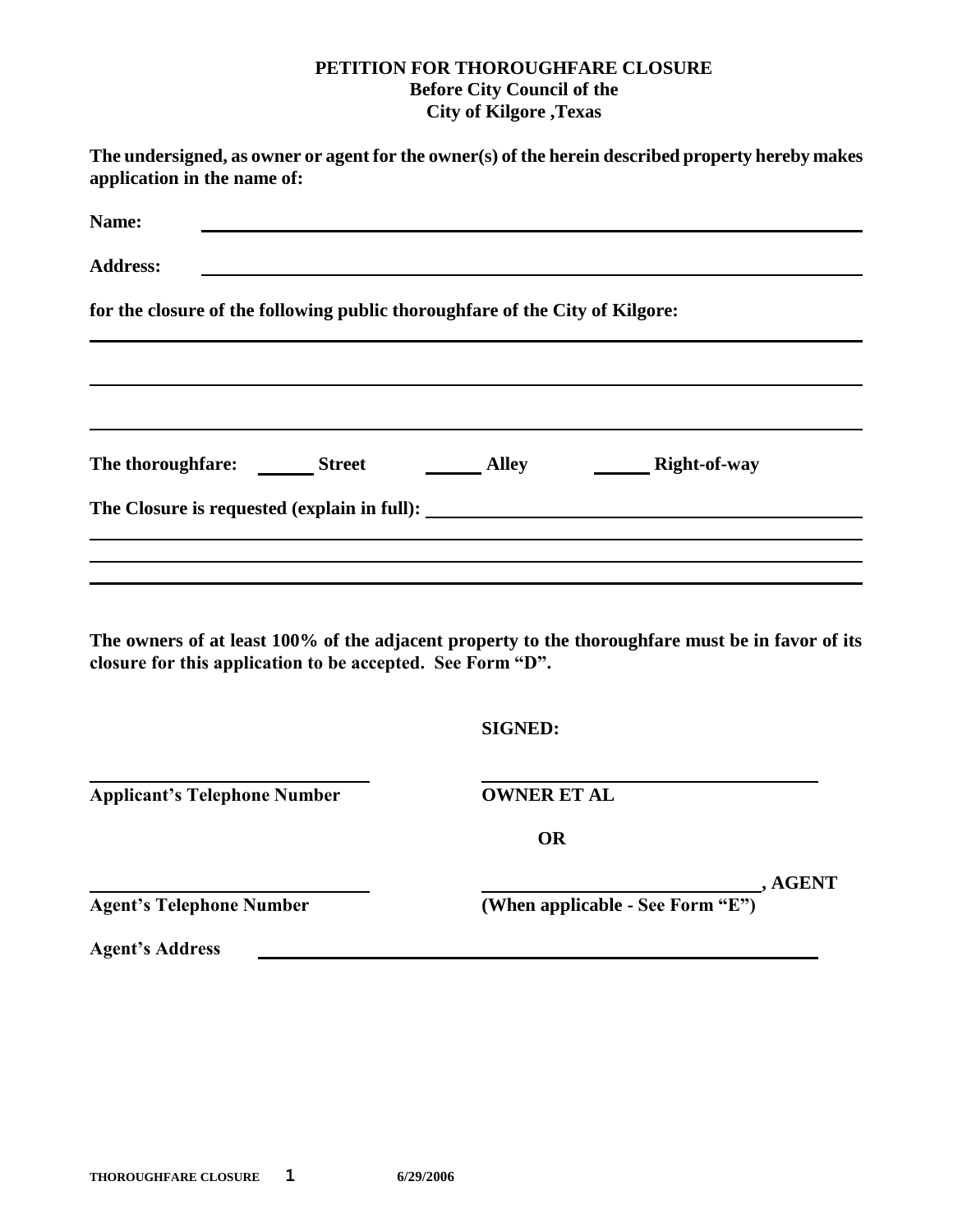## **APPLICANT'SUPPORT INFORMATION FOR THOROUGHFARE CLOSURE REQUEST**

**Applicants should submit the following information in support of their Thoroughfare Closure Request:**

- **1. Is this thoroughfare a paved or surfaced street, or is it just an unimproved right-of-way?**
- **2. Is this public thoroughfare no longer in use? If so, for how long has it not been in use?**
- **3. Is it likely that this thoroughfare will ever be needed for public access?**
- **4. Do all of the lots adjacent to the proposed closed thoroughfare have an alternative source of public access? If not, how will public access be provided?**
- **5. Is this public right-of-way currently in private use by the adjacent property owner(s)? If so, for what use is the right-of-way currently used?**
- **6. Will the closure of this thoroughfare be of any inconvenience to through traffic?**
- **7. If this thoroughfare is to be closed to the public, for what private use will it be utilized?**

**Signed:**

**OWNER ET AL**

**OR**

**(When applicable - See Form D)**

**\_\_\_\_\_\_\_\_\_\_\_\_\_\_\_\_\_\_\_\_\_\_\_\_\_\_\_\_\_\_\_\_\_\_\_\_\_\_\_**

**\_\_\_\_\_\_\_\_\_\_\_\_\_\_\_\_\_\_\_\_\_\_\_\_\_\_\_\_\_\_\_\_\_\_\_\_\_\_**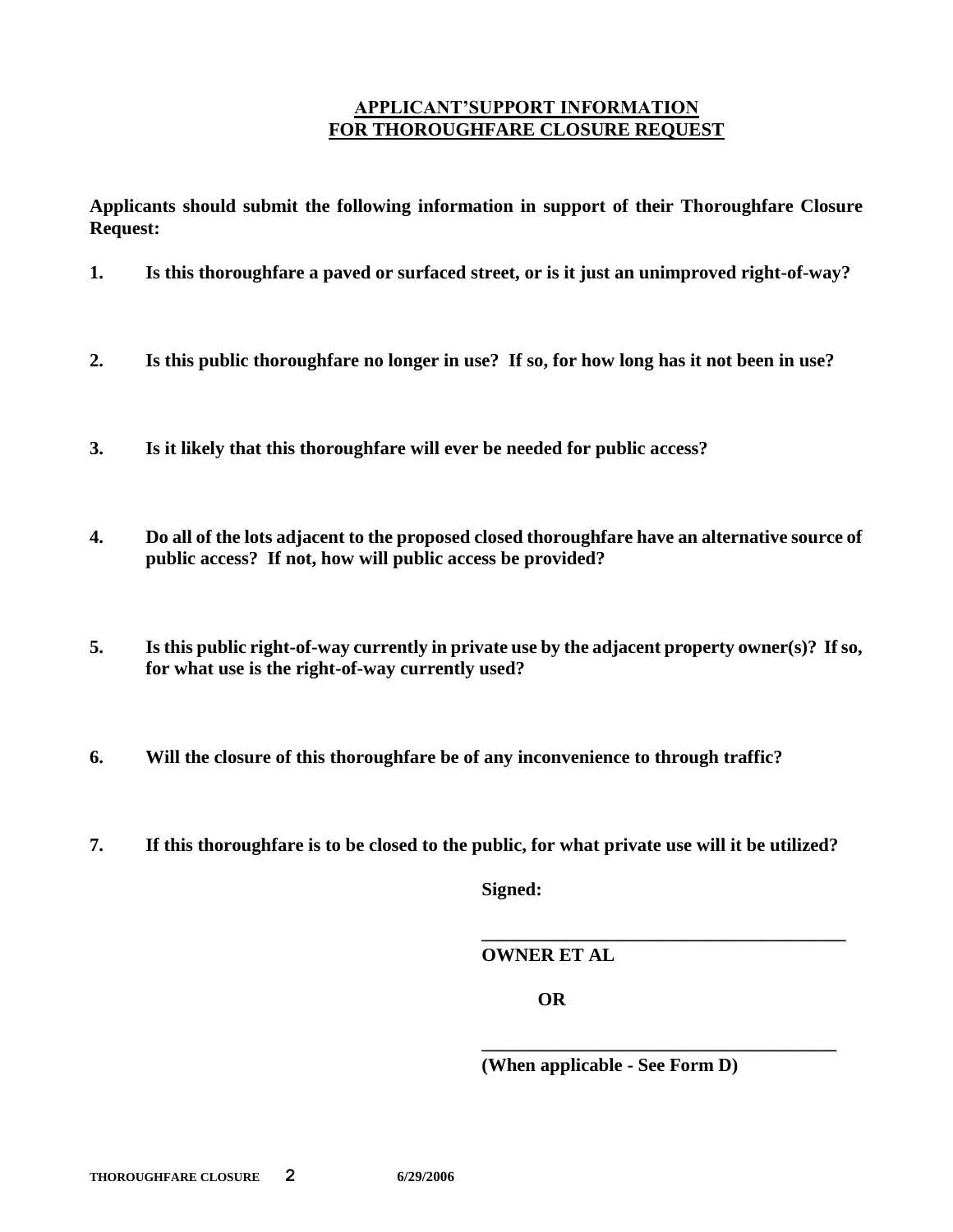## **LIST OWNER(S) OF 100% OF ADJACENT PROPERTY**

**List the names and addresses of the owners of 100% of the adjacent property to the thoroughfare (please print).**

| <b>NAME</b> | LOT & BLOCK | <b>MAILING ADDRESS</b> |
|-------------|-------------|------------------------|
|             |             |                        |
|             |             |                        |
|             |             |                        |
|             |             |                        |
|             |             |                        |
|             |             |                        |
|             |             |                        |
|             |             |                        |
|             |             |                        |
|             |             |                        |
|             |             |                        |
|             |             |                        |
|             |             |                        |
|             |             |                        |
|             |             |                        |
|             |             |                        |
|             |             |                        |
|             |             |                        |
|             |             |                        |
|             |             |                        |
|             |             |                        |
|             |             |                        |